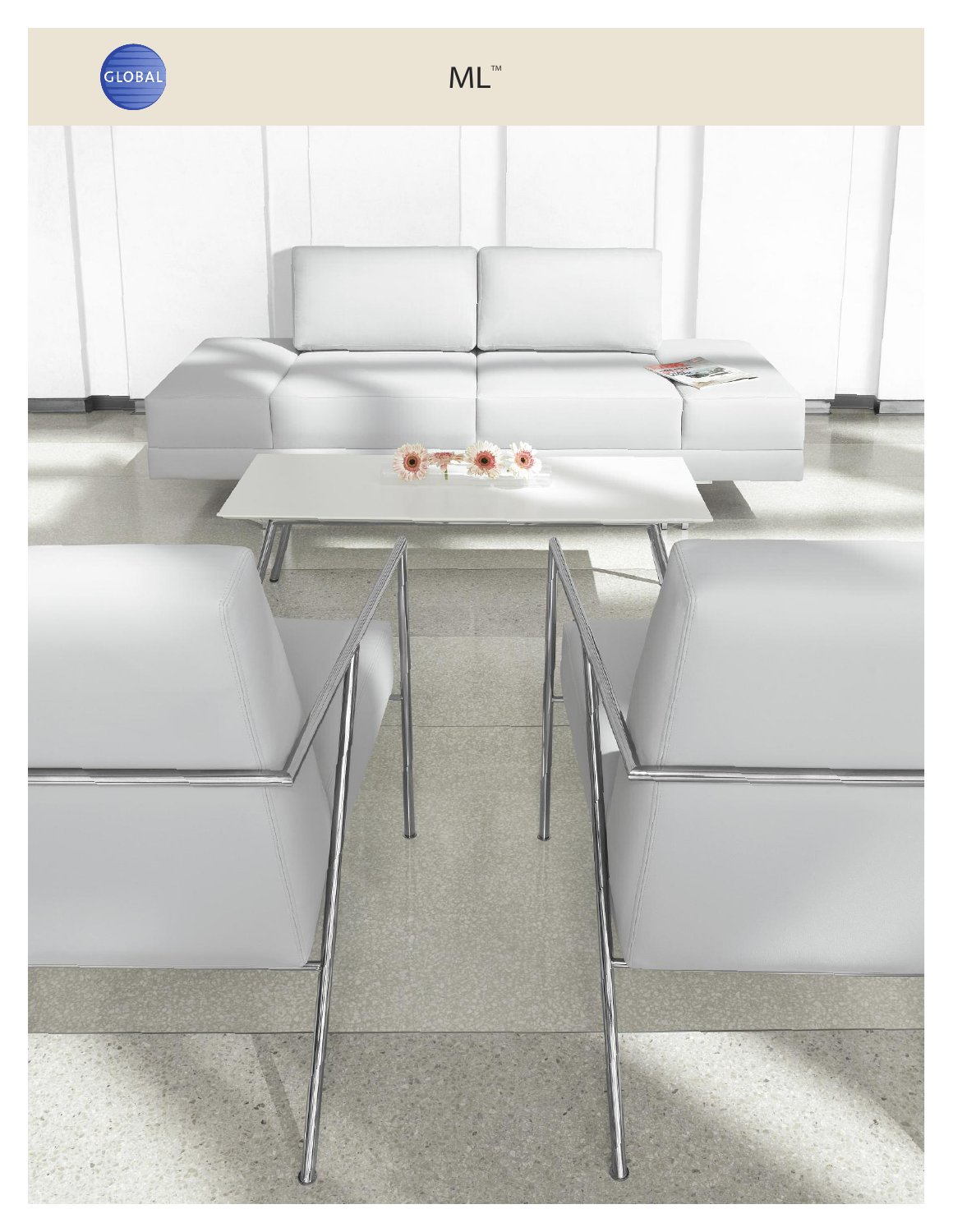

ML is a contemporary interpretation of classic minimalist style and well suited to reception areas, modern offices and hospitality applications. The series, including lounge chairs, dining chairs, two or three seat sofas, bar stools or coordinating ottoman, is available in COM or the full

range of Global textiles and leathers. The finely crafted frames are shown in chrome: also available in brushed chrome, tungsten or black powder coat finishes.





Chrome (CH) Brushed Chrome (BRC) Tungsten (TUN) Black (BK) Black (BK)